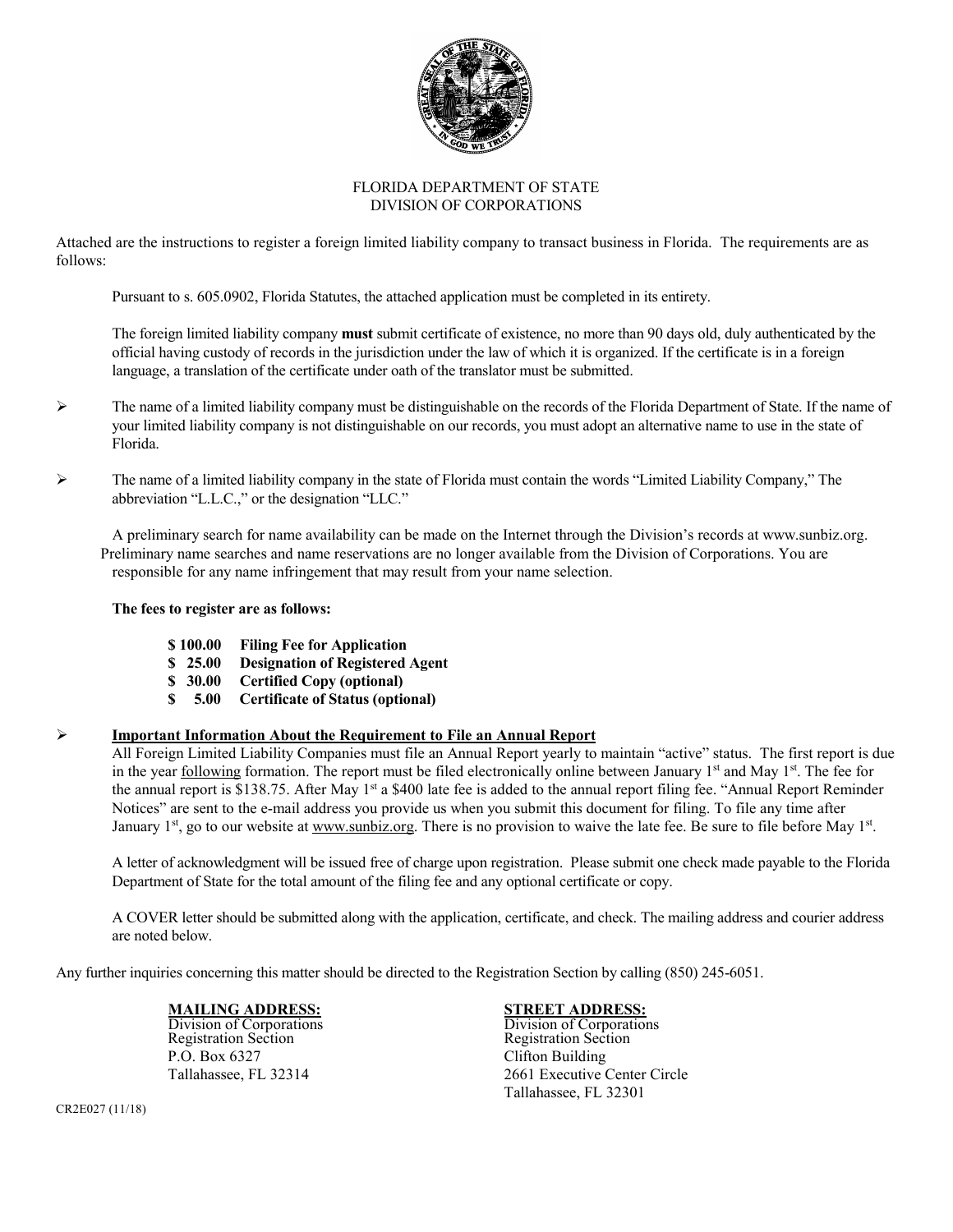# **TO: Registration Section Division of Corporations**

### **SUBJECT:**

Name of Limited Liability Company

The enclosed "Application by Foreign Limited Liability Company for Authorization to Transact Business in Florida," Certificate of Existence, and check are submitted to register the above referenced foreign limited liability company to transact business in Florida.

Please return all correspondence concerning this matter to the following:

| Firm/Company<br>Address<br>City/State and Zip Code<br>E-mail address: (to be used for future annual report notification)<br>For further information concerning this matter, please call:<br>Daytime Telephone Number<br>at (<br>Name of Contact Person<br>Area Code<br><b>STREET ADDRESS:</b><br>Division of Corporations<br><b>Registration Section</b><br><b>Clifton Building</b><br>2661 Executive Center Circle<br>Tallahassee, FL 32301<br>Enclosed is a check for the following amount:<br>$\Box$ \$125.00 Filing Fee<br>\$160.00 Filing Fee, Certificate<br>$\Box$ \$130.00 Filing Fee &<br>\$155.00 Filing Fee &<br>Certificate of Status<br>Certified Copy<br>of Status & Certified Copy |                                                                                    | Name of Person |  |
|---------------------------------------------------------------------------------------------------------------------------------------------------------------------------------------------------------------------------------------------------------------------------------------------------------------------------------------------------------------------------------------------------------------------------------------------------------------------------------------------------------------------------------------------------------------------------------------------------------------------------------------------------------------------------------------------------|------------------------------------------------------------------------------------|----------------|--|
|                                                                                                                                                                                                                                                                                                                                                                                                                                                                                                                                                                                                                                                                                                   |                                                                                    |                |  |
|                                                                                                                                                                                                                                                                                                                                                                                                                                                                                                                                                                                                                                                                                                   |                                                                                    |                |  |
|                                                                                                                                                                                                                                                                                                                                                                                                                                                                                                                                                                                                                                                                                                   |                                                                                    |                |  |
|                                                                                                                                                                                                                                                                                                                                                                                                                                                                                                                                                                                                                                                                                                   |                                                                                    |                |  |
|                                                                                                                                                                                                                                                                                                                                                                                                                                                                                                                                                                                                                                                                                                   |                                                                                    |                |  |
|                                                                                                                                                                                                                                                                                                                                                                                                                                                                                                                                                                                                                                                                                                   |                                                                                    |                |  |
|                                                                                                                                                                                                                                                                                                                                                                                                                                                                                                                                                                                                                                                                                                   |                                                                                    |                |  |
|                                                                                                                                                                                                                                                                                                                                                                                                                                                                                                                                                                                                                                                                                                   |                                                                                    |                |  |
|                                                                                                                                                                                                                                                                                                                                                                                                                                                                                                                                                                                                                                                                                                   |                                                                                    |                |  |
|                                                                                                                                                                                                                                                                                                                                                                                                                                                                                                                                                                                                                                                                                                   |                                                                                    |                |  |
|                                                                                                                                                                                                                                                                                                                                                                                                                                                                                                                                                                                                                                                                                                   |                                                                                    |                |  |
|                                                                                                                                                                                                                                                                                                                                                                                                                                                                                                                                                                                                                                                                                                   |                                                                                    |                |  |
|                                                                                                                                                                                                                                                                                                                                                                                                                                                                                                                                                                                                                                                                                                   |                                                                                    |                |  |
|                                                                                                                                                                                                                                                                                                                                                                                                                                                                                                                                                                                                                                                                                                   |                                                                                    |                |  |
|                                                                                                                                                                                                                                                                                                                                                                                                                                                                                                                                                                                                                                                                                                   | <b>MAILING ADDRESS:</b><br>Division of Corporations<br><b>Registration Section</b> |                |  |
|                                                                                                                                                                                                                                                                                                                                                                                                                                                                                                                                                                                                                                                                                                   |                                                                                    |                |  |
|                                                                                                                                                                                                                                                                                                                                                                                                                                                                                                                                                                                                                                                                                                   |                                                                                    |                |  |
|                                                                                                                                                                                                                                                                                                                                                                                                                                                                                                                                                                                                                                                                                                   | P.O. Box 6327<br>Tallahassee, FL 32314                                             |                |  |
|                                                                                                                                                                                                                                                                                                                                                                                                                                                                                                                                                                                                                                                                                                   |                                                                                    |                |  |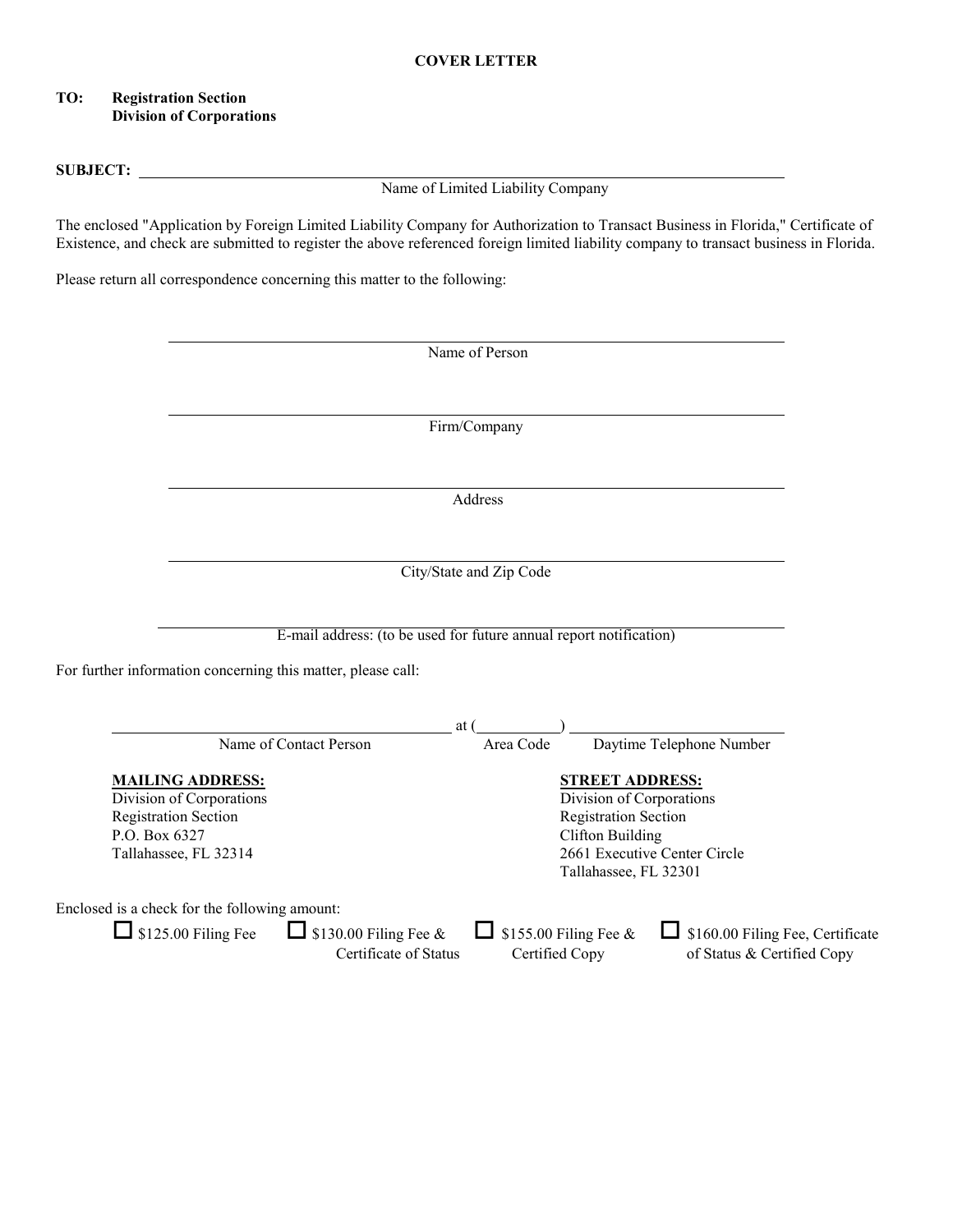# **APPLICATION BY FOREIGN LIMITED LIABILITY COMPANY FOR AUTHORIZATION TO TRANSACT BUSINESS IN FLORIDA**

## *IN COMPLIANCE WITH SECTION 605.0902, FLORIDA STATUTES, THE FOLLOWING IS SUBMITTED TO REGISTER A FOREIGN LIMITED LIABILITY COMPANY TO TRANSACT BUSINESS IN THE STATE OF FLORIDA:*

|                                                                                                                                                   | (If name unavailable, enter alternate name adopted for the purpose of transacting business in Florida. The alternate name must include "Limited Liability Company," "L.L.C," or "LLC.") |
|---------------------------------------------------------------------------------------------------------------------------------------------------|-----------------------------------------------------------------------------------------------------------------------------------------------------------------------------------------|
| (Jurisdiction under the law of which foreign limited liability company is organized)                                                              | $\frac{3.}{\sqrt{3.1}}$ (FEI number, if applicable)                                                                                                                                     |
|                                                                                                                                                   |                                                                                                                                                                                         |
| (Date first transacted business in Florida, if prior to registration.)<br>(See sections 605.0904 & 605.0905, F.S. to determine penalty liability) |                                                                                                                                                                                         |
| 5. (Street Address of Principal Office)                                                                                                           |                                                                                                                                                                                         |
|                                                                                                                                                   |                                                                                                                                                                                         |
|                                                                                                                                                   |                                                                                                                                                                                         |
|                                                                                                                                                   | <u> 1980 - Johann John Stone, mars et al. (</u>                                                                                                                                         |
| 7. Name and street address of Florida registered agent: (P.O. Box NOT acceptable)                                                                 |                                                                                                                                                                                         |
|                                                                                                                                                   |                                                                                                                                                                                         |
| Name:                                                                                                                                             |                                                                                                                                                                                         |
|                                                                                                                                                   |                                                                                                                                                                                         |
|                                                                                                                                                   | $\overline{\text{City}}$ , Florida $\overline{\text{City}}$                                                                                                                             |

*Having been named as registered agent and to accept service of process for the above stated limited liability company at the place designated in this application, I hereby accept the appointment as registered agent and agree to act in this capacity. I further agree to comply with the provisions of all statutes relative to the proper and complete performance of my duties, and I am familiar with and accept the obligations of my position as registered agent.*

(Registered agent's signature)